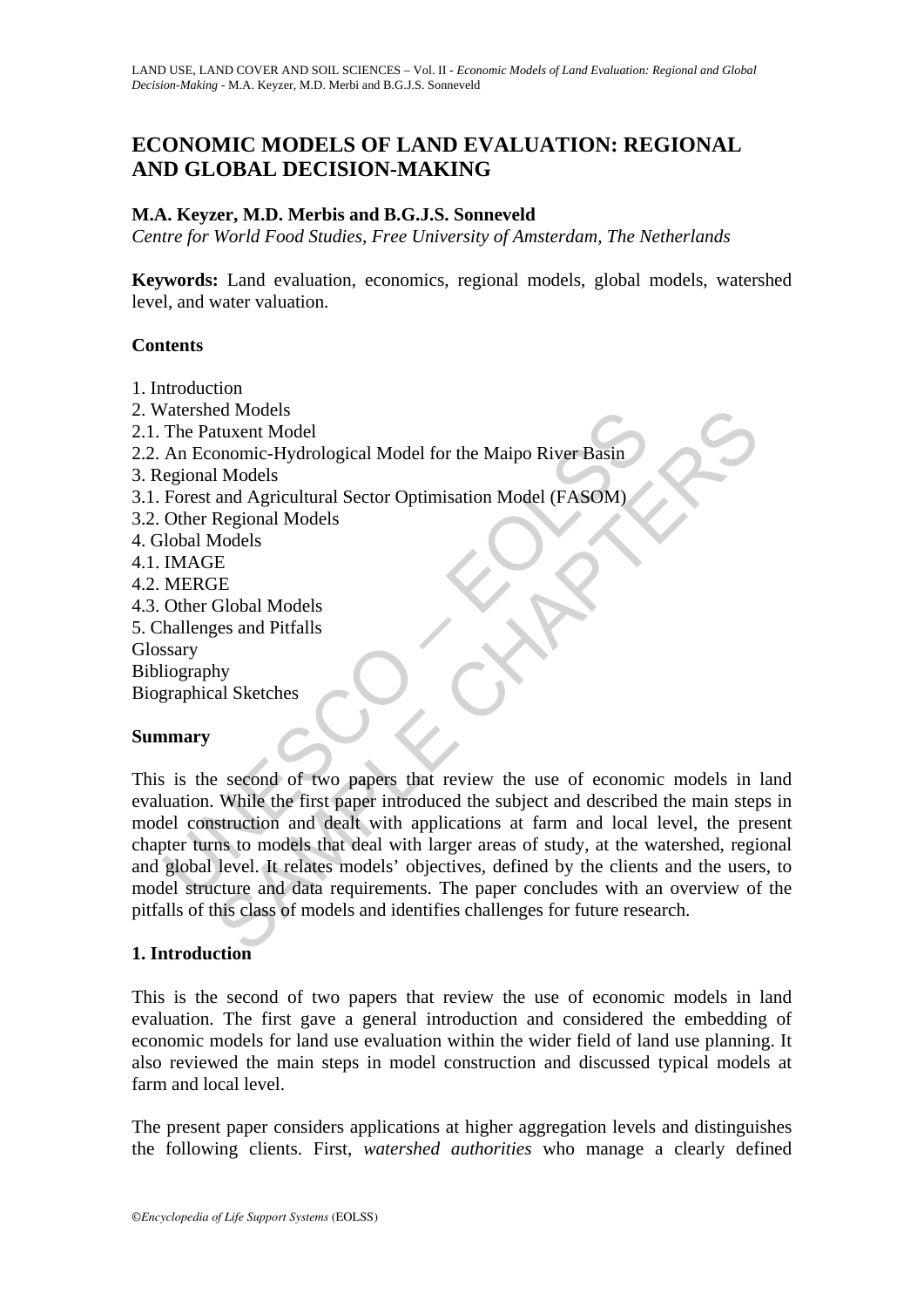hydrological unit, and aim at an efficient allocation of water to the different demand sites and the monitoring of land use changes and their impact on water quantity and quality. They usually rely on hydrological models to follow the water flows and on crop models to quantify yield potentials Whereas the biophysical information for these components is generally available on a fine grid, the economic components need data from household surveys as well as aggregate information at district level. Recommendations are prepared on water trading prices, the impact of specific aspects of land use, urbanisation, and on the pattern and quality of water flows and possible hazards, say, floods.

Sorbe for frame provides a limited number of zones per regions and the behalf distinguish a limited number of zones per regracteristics are only represented at the aggregate level of the *i* mation of the results from more Second, it refers to *regional authorities and national governments* who are interested in a spatial representation of agricultural production and production potential to explore the scope for rural poverty alleviation, and regional development. The models built on their behalf distinguish a limited number of zones per region; land quality characteristics are only represented at the aggregate level of the zone, usually after summation of the results from more detailed calculations with biophysical models. Recommendations may range from the (optimal) location of facilities such as schools, health posts, to the effect of national fiscal and trade policies on poor farmers in a particular area.

Finally, it deals with the *global community* which is nowadays mainly interested in land use because of its major role as driver of climate change. Agriculture and forests are important carbon sinks and also affect rainfall patterns directly. The models in this field are either stylised in their treatment of economic variables or in the representation of geographic diversity and biophysical processes. Recommendations mainly pertain to the effect of various measures to control the emissions of greenhouse gases.

## **2. Watershed Models**

or transportation, and regional development. The modes out<br>of that pottage and particular development and equivalent in the modes of the results from more detailed calculations with biophysical modes are only represented a Watershed authorities seek to track and predict the interaction between land use and hydrological flows. Hence, they are natural clients for economic models of land evaluation. This section discusses two applications. One is the Patuxent Landscape Model that aims at an evaluation of the impact of future land use changes on water quantity and quality. The second application provides an example of an economic hydrological model that seeks an efficient allocation of water for different economic sectors in the Maipo river basin in Chile.

## **2.1. The Patuxent Model**

*Clients* - The United States Environmental Protection Agency (EPA) aims with its "Watershed Protection Approach" at a strategy for effectively protecting and restoring aquatic ecosystems and protecting human health. This strategy has as its premise that many water quality and ecosystem problems are best solved at the watershed level rather than at the individual water body or discharger level. To implement this objective EPA funded (\$1,000,000) jointly with the National Science Foundation the project entitled: "The Patuxent Landscape Model" (PLM), for the period 1995-1998. The Patuxent river watershed in Maryland is one of the best-studied tributaries of the Chesapeake Bay, and has often been used as a model of the entire Bay system.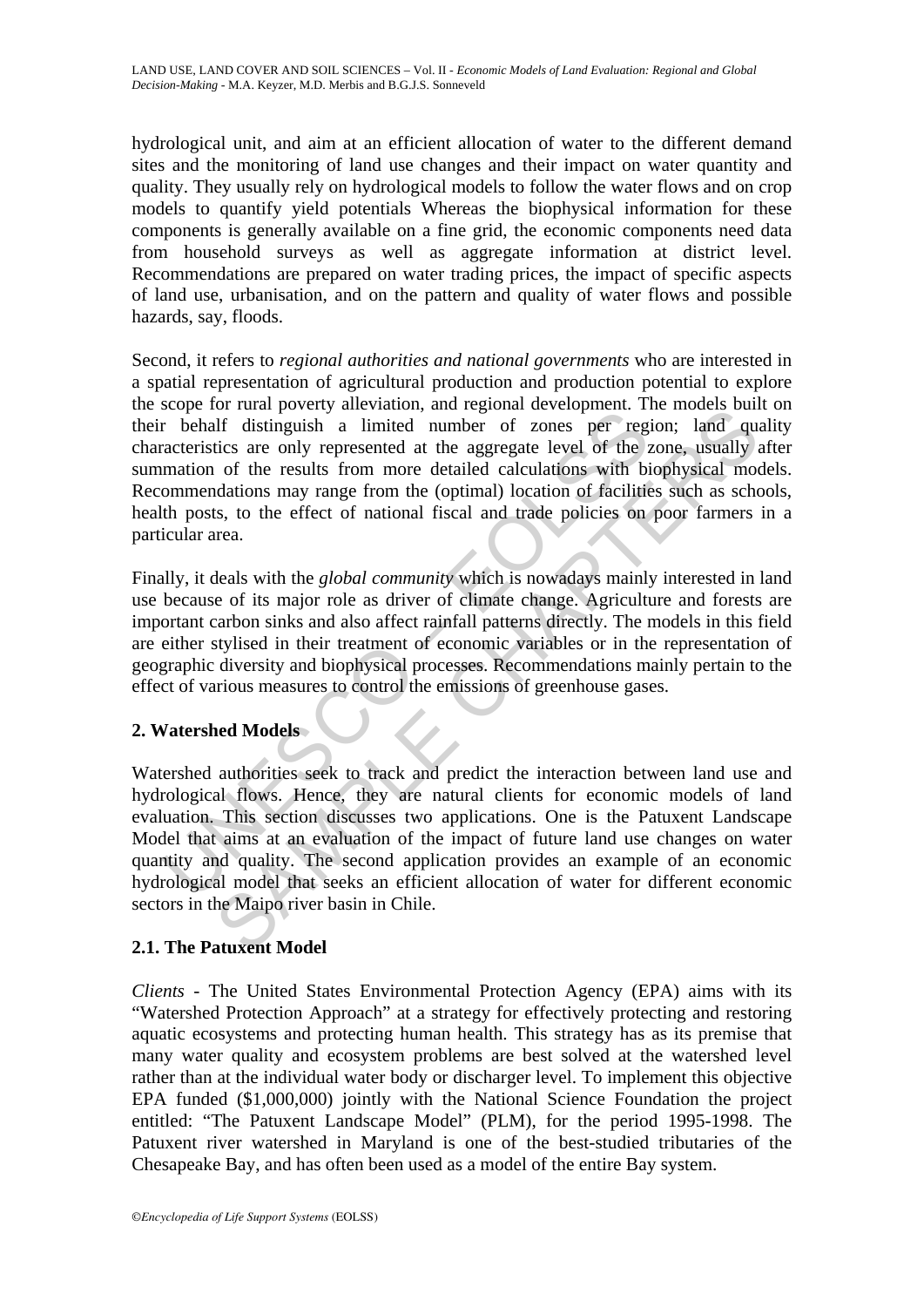*Team* - The model is designed by the Institute for Ecological Economics of the Maryland University.

*Objectives* - The PLM addresses the following questions: First, what are the quantitative, spatially explicit and dynamic linkages between land use and terrestrial and aquatic ecosystem productivity and health; second, what are the quantitative effects of various combinations of natural and anthropogenic stressors on ecosystems and how do these effects change with scale; third, what are useful ways to measure changes in the total value of the landscape including both marketed and non-marketed (natural system) components; and, fourth, how effective are alternative mitigation approaches, management strategies, and policy options toward increasing this value.

a non-pysocial data of the relational of the relation (upp. 1500 sq.<br>as of 200×200m. Soil data with their hydrological details (runoff, based on a detailed soil survey, and the topographic details (eleves) are derived from physical data on the radius measure (app. 1500 sq. kms) are solved to the row solved to the radius of the difference (app. 150 sq. kms) are solved from a Digital Elevation Model. Land use data are available for the prodict *Data* - Biophysical data of the Patuxent watershed (app. 1500 sq. kms) are stored in grids of 200×200m. Soil data with their hydrological details (runoff, permeability, etc.) are based on a detailed soil survey, and the topographic details (elevation, aspects and slopes) are derived from a Digital Elevation Model. Land use data are available for five years in the period 1973-1994 and are aggregated according to their relation with ecological and hydrological processes. Modelling of the river network and water balances are based on a monitoring network of 15 climatic and 13 gagging stations with long-year time series, including records on nutrient concentrations. Economic data were derived from the Census Bureau which aggregates the data at county level (varying from app. 200-2500 sq. kms).

*The Model* - The PLM was designed to serve as a tool in a systematic analysis of the interactions among physical and biological dynamics of the watershed, conditioned on socio-economic behavior in the region. A companion socio-economic model of the region's land use dynamics was developed to link with the PLM and provides a means of capturing the feedbacks between ecological and economic systems.

*Spatial interactivity* - The landscape is partitioned into a spatial grid of square unit cells. An ecosystem-level "unit" model is replicated in each of the unit cells representing the landscape. While the unit model simulates ecological processes within a unit cell, horizontal fluxes link the cells together across the landscape to form the full PLM. Such fluxes are driven by cell-to-cell head differences of surface and ground water in saturated storage. Within this spatial context, the water fluxes between cells carry dissolved and suspended materials, determining the water quality in the landscape. Thus, when run within the spatial framework of the PLM, the landscape response to hydrology and water quality is effectively simulated as material flows between adjacent cells.

*Economic component* - As reported by Bockstael and Bell (1997), the land use conversion model was developed in two steps. First, statistical models were estimated that explain the value of land parcels in different uses. Second, a qualitative response model was estimated based on historical land use conversion decisions. Once the parameters of the two stages of the model are estimated for any given sub-market, the model is used to generate the conversion of different parcels in the landscape. Thus, a spatial pattern of relative development pressure is obtained as a function of characteristics of the parcels and their locations.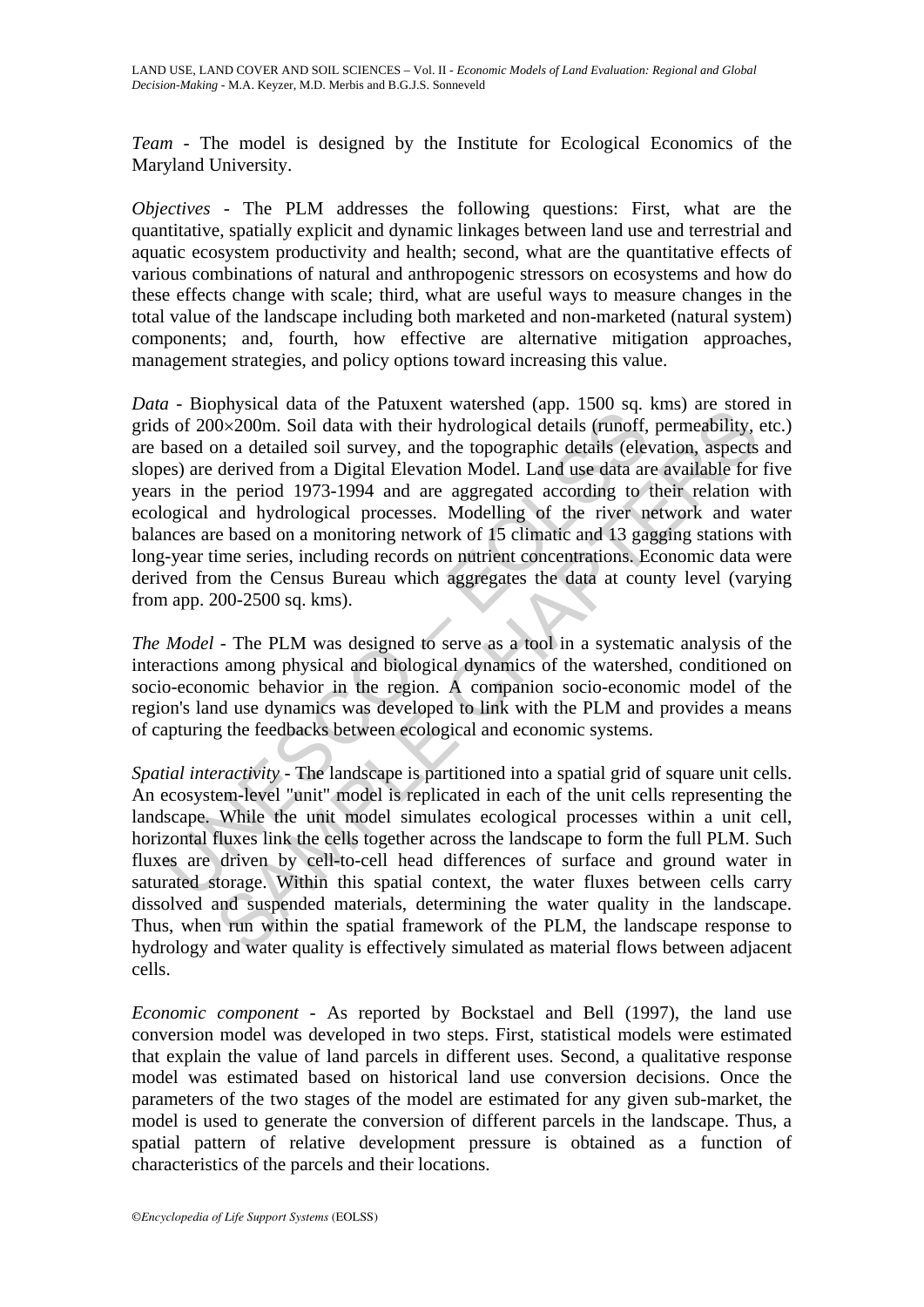*Simulation -* The model has a recursive structure. It proceeds in consecutive iterations between the cells of the hydrological and the economic component. Since the explanatory variables used to predict the values in residential and alternative uses and the costs of conversion are all functions of ecological features, physical infrastructure, and government policies, the effects of changes in any of these variables can be simulated.

*Validation -* The model follows a modular structure. All modules were designed and tested independently, at several time and space scales, before the integrated version was run. The Model Performance Index (MPI) was used to integrate an array of variablespecific tests into a single score and expresses the overall fit between data and hypotheses.

*Users* - The PLM team undertook various activities to bring the model under the attention of the stakeholders of the Patuxent watershed. The PLM has been used by the Patuxent River Commission which also sponsored the Patuxent Watershed Scenario Development Workshop where a number of scenarios were discussed. The website http://iee.umces.edu/PLM/PLM1.html was developed to offer a platform for discussions.

rs - The PLM team undertook various activities to bring the<br>thion of the stakeholders of the Patuxent watershed. The PLM ha<br>ixent River Commission which also sponsored the Patuxent W<br>elopment Workshop where a number of sce The PLM team undertook various activities to bring the model under<br>the stakeholders of the Patuxent watershed. The PLM has been used by<br>tiver Commission which also sponsored the Patuxent Watershed Scenent Workshop where a *Discussion -* The model provides an example of how process-based hydrological models and micro-econometric models can be integrated in a decision framework at watershed level, and the results are presented in a spatially explicit manner. It highlights many spatial and dynamic external effects. As regards estimation and prediction, one may note the limitation that the spatial and temporal autocorrelation are not accounted for. Moreover, even though the external effects are mapped out, the simulation framework does not permit to derive dynamically efficient trajectories of decision variables.

TO ACCESS ALL THE **17 PAGES** OF THIS CHAPTER, Visit: http://www.eolss.net/Eolss-sampleAllChapter.aspx

### **Bibliography**

- - -

Adams, D., R.J. Alig, J.M. Callaway and B.A. McCarl (1994). *Forest and Agricultural Sector Optimisation Model: Model Description.* Washington, DC: Environmental Protection Agency, Climate Change Division. [A description and analysis with the FASOM model]

Albersen, P., G. Fischer, M.A. Keyzer and L. Sun (2000). *Estimation of Agricultural Production Relations in the LUC Model for China.* Interim report IR-2000-027. Centre for World Food Studies and International Institute for Applied Systems Analysis, IIASA, Laxenburg. [Description, analysis and estimation of crop supply module of the IIASA LUCC model for China]

Alcamo, J., ed. (1994) *IMAGE2.0. Integrated Modelling of Global Climate Change*. Dordrecht: Kluwer. [Comprehensive description of the IMAGE model, version 2.0]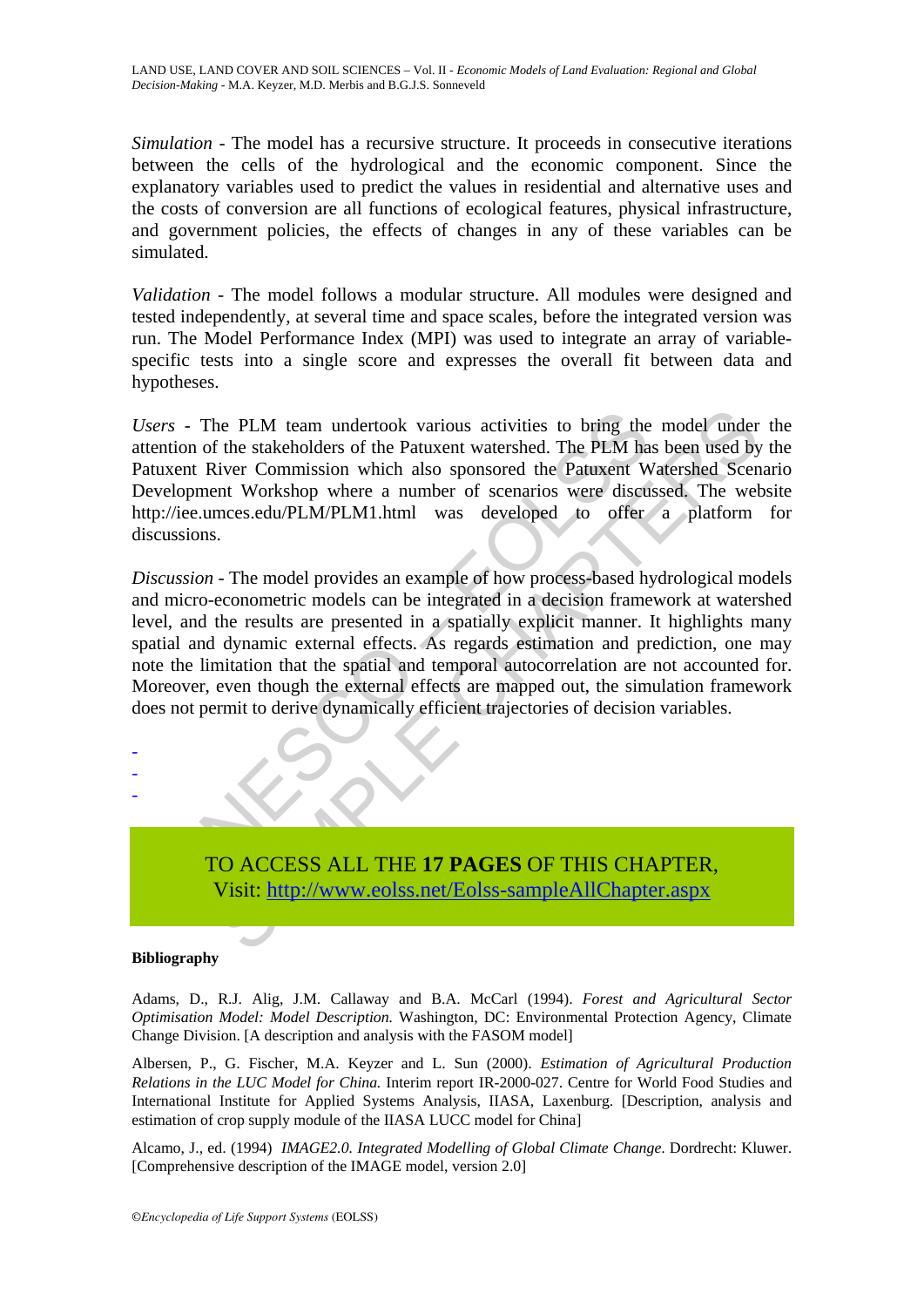Alig, R., D. Adams, B. McCarl, B.J.M. Callaway and S. Winnett (1997a). *Assessing Effects of Mitigation Strategies for Global Climate Change with an Inter-Temporal Model of the U.S. Forest and Agricultural sectors.* Environmental and Resource Economics, 9: 259-274. [Specification of carbon target levels in the US using the FASOM model]

Alig, R., D. Adams, J. Chmelik, J. and P. Bettinger (1997b). *The Interaction of Private Forest Investment and Long-run Sustainable Timber Harvest Volumes.* In: J. Boyle, K. Kavanaugh (eds.), Planted Forests and their Contributions to Sustainable Societies. Proceedings of a Conference. Portland, OR. [Scope for biomass-based energy as substitute for fossil fuels analysed by the FASOM model]

 Bockstael, N. and K. Bell (1997). *Land Use Patterns and Water Quality: The Effect of Differential Land Management Controls.* In: R. Just and S. Netanyahu (eds.): International Water and Resource Economics Consortium, Conflict and Cooperation on Transboundary Water Resources. Dordrecht: Kluwer. [A statistical approach to estimate the value of land parcels, used in the Patuxent watershed model]

Callaway, J.M., D. Adams and R. Alig (1995). *FASOM Policy Scenarios*. Boulder, CO: RCG/Hagler Bailly. [Early scenarios and illustrative results with the FASOM model]

Dowlatubadi, H. (1995). *Integrated Assessment Models of Climate Change. An Incomplete Overview.*  Energy Policy, 23: 289-296. [An earlier overview of integrated assessment models]

Drakos, N. (1995). *Usage of the Model Performance Evaluation Software*. Computer Based Learning Unit, University of Leeds. [Tools to evaluate performance of complex models]

Engelen, G., R. White, I. Uljee and P. Drazan (1995). *Using Cellular Automata for Integrated Modelling of Socio-Environmental Systems*. Environmental Monitoring and Assessment, 34: 203-214. [Methodology and description of the MODULUS model]

Fischer, G., Y. Ermoliev, M.A. Keyzer and C. Rosenzweig (1996a). *Simulating the Socio-Economic and Biogeophysical Driving Forces of Land-Use and Land-Cover Change*. WP-96-010. Laxenburg: IIASA. [Methodology and description of the IIASA land use land cover change (LUCC) program and model]

Hoekstra, A.Y. (1998). *Perspectives on Water. An Integrated Model-based Exploration of the Future*, Utrecht: International Books. [Valuation of water flows in a hydrological model computing the marginal change resulting from relaxation of the model equations]

y. [Early scenarios and illustrative results with the FASOM model]<br>latubadi, H. (1995). *Integrated Assessment Models of Climate Change. An*<br>gy Policy, 23: 289-296. [An earlier overview of integrated assessment models]<br>os, is scenarios and illustrative results with the FASOM model]<br>
H. (1995). *Integrated Assessment Models of Climate Change. An Incomplete Over*<br>
H. (1995). *Usage of the Model Performance Evaluation Software*. Computer Based IPCC (2001). *Climate Change 2001: Mitigation*. Cambridge: Cambridge University Press. [The third assessment of the IPCC on climate change, including a list of integrated assessment models, covering 26 studies]

Keyzer, M.A. and Y. Ermoliev (1999). *Modelling Producer Decision in a Spatial Continuum*. In: P.J.-J. Herings, G. van der Laan, and A.J.J. Talman, (eds.), The Theory of Markets. Amsterdam: North Holland. [A theoretical model for land evaluation using a spatial continuum and variable zoning]

Manne, A., R. Mendelsohn, and R. Richels (1995). *MERGE: A Model for Evaluating Regional and Global Effects of GHG Reduction Policies.* Energy Policy, 23: 17-34. [Description of and analysis with an economic integrated assessment model with inter-temporal optimisation]

Nordhaus, W.D. (1992). *The "Dice" Model: Background and Structure of a Dynamic Integrated Climateeconomy Model of Global Warming*. Cowles Foundation Discussion Paper no. 1009, New Haven :Yale University. [One of the first attempts to construct an economic integrated assessment model based on inter-temporal optimisation].

RIVM (2001). *The IMAGE 2.2 Implementation of the SRES Scenarios.* Climate change. Rijksinstituut voor Volksgezondheid en Milieu, Bilthoven, The Netherlands. [Update of the IMAGE model, version 2.2., available from RIVM on CD-ROM, including scenarios]

Rosegrant, M.W., C. Ringler, D.C. McKinney, X. Cai, A. Keller and G. Donoso (2000). *Integrated Economic- Hydrologic Water Modelling at the Basin Scale: the Maipo River Basin.* Agricultural Economics, 24 (1): 33-46. [Gives the details of the economic-hydrologic model for the Maipo river Basin.

Veldkamp, A. and L.O. Fresco (1996*). CLUE: A Conceptual Model to Study the Conversion of Land Use and its Effects.* Ecological Modelling, 85: 253-270. [Methodology and description of the CLUE model]